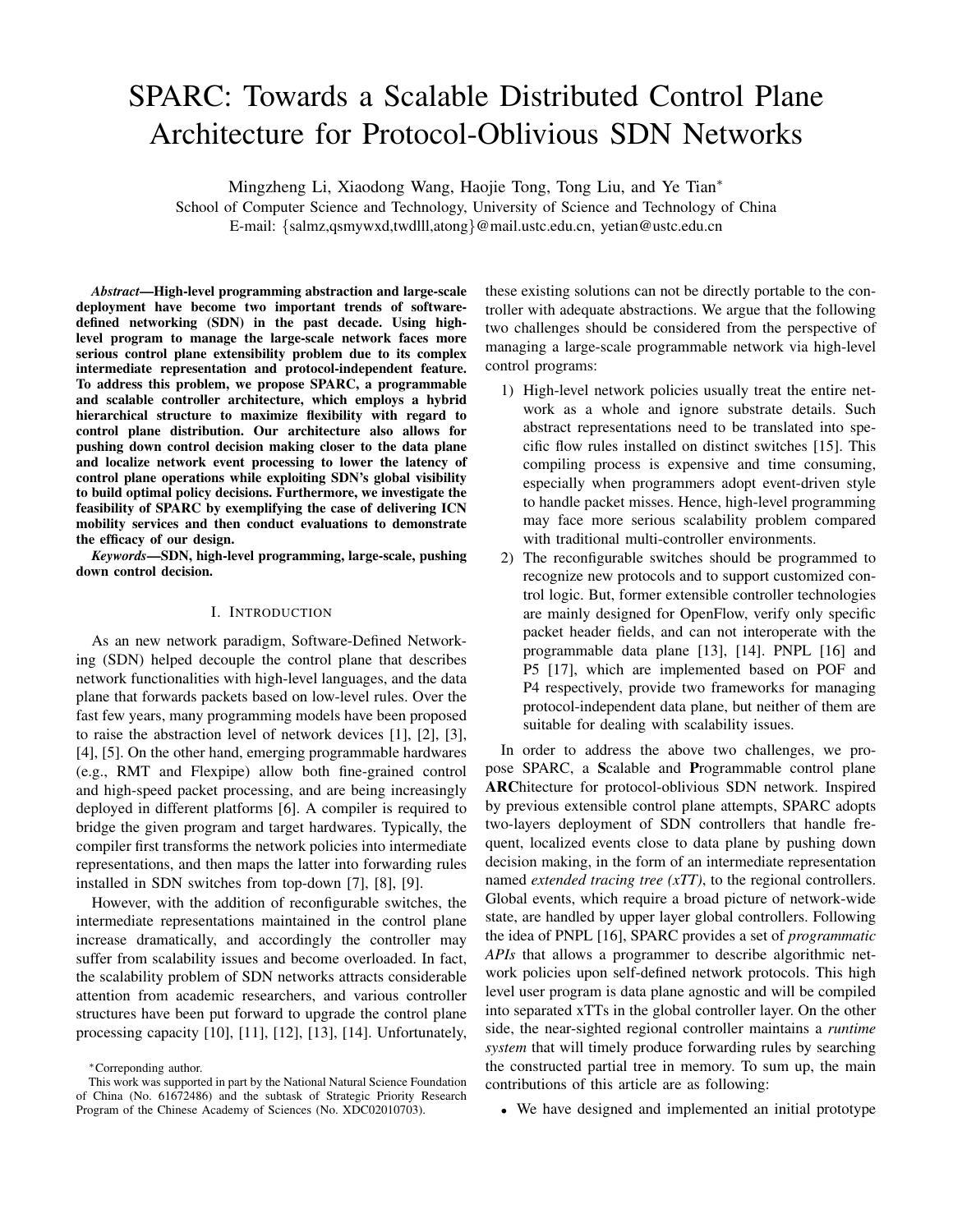of SPARC that provides protocol oblivious programming environment and effectively solves the control plane scalability problem at the same time.

- *•* Unlike previous works attempt to distribute the network policy to several controllers, we present a novel technology for timely reacting local network events by pushing down decision making (i.e., the compiled intermediate representation) closer to the data plane. Our approach can significantly reduce the control plane response time and balance the total workload.
- *•* We validate the feasibility of SPARC by deploying Information-Centric Networking (ICN) with inherent mobility support, and demonstrate how mobility-as-a-service (MaaS) can be realized over a converged ICN/SDN network. Moreover, we carry out performance and scalability evaluation of ICN use case by scaling up/down the number of managed switches.

The remainder of this paper is organized as follows. We first offer a brief introduction to PNPL and summarize related works in Section II. Then, we detail the design of proposed architecture in Section III. In Section IV, we showcase the use of SPARC for delivering ICN services and discuss the evaluation results. Finally, we draw conclusions in Section V.

#### II. BACKGROUND AND RELATED WORK

## *A. PNPL Primer*

SPARC is built upon our previous PNPL framework [16], which provides an easy-to-use paradigm for controlling the protocol-independent data plane. Specifically, PNPL provides a header specification language and a set of protocol-agnostic programming APIs. The header specification allows a user to define complicated packet header structures through a highlevel abstraction language. PNPL's APIs offer an implicit call of POF instructions, simplify programming since users do not have to appoint instruction parameters. With PNPL, a programmer can define arbitrary network protocols, and describe algorithmic sequential program in an *f* function.

On receiving a *Packet-In* message, PNPL invokes user programs, monitors its execution process and further generates an execution trace that records both packet parsing steps and API call sequences made by *f* function. PNPL's runtime system then constructs a data structure named *extended tracing tree (xTT)* by incrementally merging historical execution traces into a rooted tree. The runtime system is also responsible for producing forwarding pipelines from the constructed xTT and deploying them on POF switches. More details about xTT construction and pipeline generation can be found in [16]. We use basic *switch learning* function to illustrate key features of PNPL programming model. As shown in Fig. 1, PNPL takes an *Ethernet* protocol specification and an *f* function (including two arguments, new arriving packet and the network environment) as inputs. For learning switches in Fig. 1, *f* maintains a mac2port table that maps a switch, MAC address pair to corresponding output port. Specifically, *f* first reads necessary packet fields (inport, srcMAC,



Fig. 1: PNPL Architecture.

dstMAC), and then records the mapping relationship between the srcMAC and inport. Next, it lookups the dstMAC in mac2port, returns a forwarding path by using CalcPath() function. The xTT formed after applying  $f$  to given packets is clearly containing all policy execution flows and relevant policy decisions made by user function. Accordingly, the generated pipeline matches srcMAC in one table for learning, and matches dstMAC in another table for forwarding.

#### *B. Related Work*

*1) Deep programmable SDN data plane:* Recent progress on programmable switch allows custom protocol stacks as well as flexible packet processing by means of reconfigurable *match+action* pipeline. To describe this pipeline, P4 [18] provides an abstract model with five parts including headers, parser, actions, tables and control flow. POF [19] strengthens the flexibility of pipeline structure by supplying a set of general-purpose instructions that allow a programmer to dynamically adjust deployed network protocols and applications on the fly. OpenDataPlane [20] is a bottom-up open-source project that pursues a set of unified APIs covering common features across various networking platforms.

*2) High-level SDN programming languages:* Multiple systems have been proposed for offering programming languages with different levels of abstractions. The Frenetic family (e.g., Frenetic [1], Pyretic [2]) is one of the most influential studies in this field and has derived many effective SDN programming languages. Frenetic and its extension provide an SQL-like query language for declaratively expressing network policy. Pyretic introduces modular compositors and permits parallel and sequential composition of user policies. NetCore [3] is designed to replace Frenetic with new formal semantics and correctness proofs. Concurrent NetCore [4] adds multi-table support but still depends on manual definition of flow table layout. Stateful NetKAT [5] and SNAP [21] leverage persistent switch-local state to enable stateful packet processing. Apparently, the control plane scalability issue is not within the scope of these study.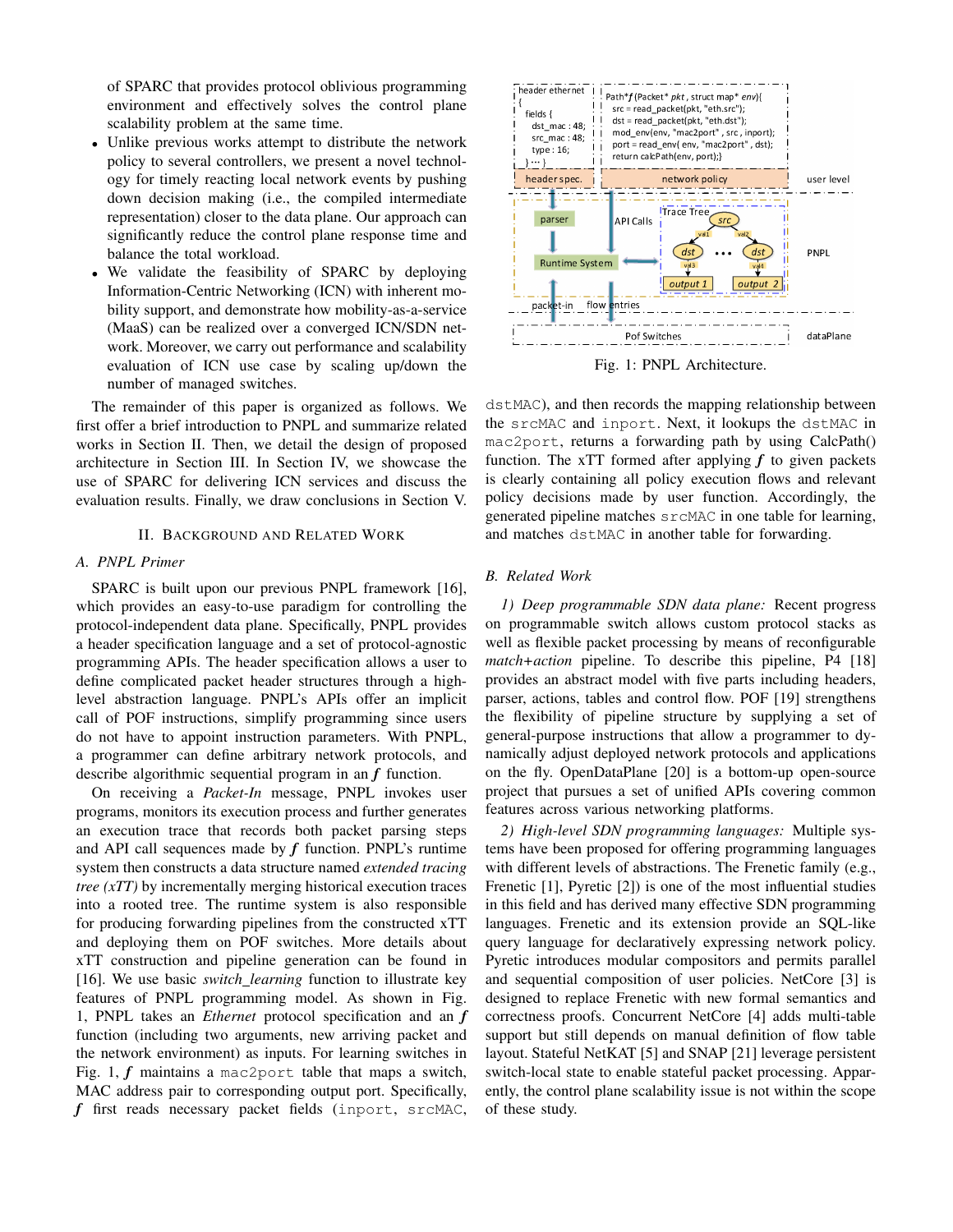

Fig. 2: SPARC's Hybrid Hierarchical Architecture.

*3) Scalable SDN control plane:* Existing approaches to alleviate the control plane scalability problem can be divided into two categories. The first category approach distributes the administration task to multiple controllers. HyperFlow [10] is the first distributed event-driven controller architecture that supports OpenFlow. It synchronizes global network view among controllers from different clusters through a publish/subscribe system. DISCO [11] is another extensible SDN control plane with the capability to differentiate heterogeneous links of modern overlay networks. ONOS [12] acts as a special network OS supporting horizontal scaling, and performs better in network availability and reliability. The other kind of approach uses hierarchy structural design. For example, Kandoo [13] processes local applications on local controllers near datapath, leaving global applications to remote root controller. Orion [14] adopts a hybrid hierarchical architecture, and is the most similar literature with our proposed SPARC.

Note that all these works are based on OpenFlow with limited protocol compatibility, and may be not directly applicable to SPARC. Nevertheless, they provide useful tips for enhancing the control plane extensibility, and more generally building a logically centralized but physically distributed SDN network.

# III. THE SPARC DESIGN

In this section, we present the design of SPARC, a scalable and programmable control plane architecture of large-scale SDN networks. We first give a high-level overview of the proposed network architecture as well as its building blocks, and then describe the key structural and functional components of the controllers in more details.

The overall structure of SPARC is demonstrated in Fig. 2. From the figure, we can see that SPARC divides the entire network into disparate network domains, where each domain in turn consists of multiple areas with general-purpose forwarding devices. Moreover, SPARC adopts a two-tier controller deployment with two types of controllers: the Global Controller GC at the upper layer and the Regional Controller RC located close to the data plane. In the following, we describe their functionalities respectively.

Global Controller (**GC**): Each GC is in charge of an SDN domain, maintains its own network state and constructs a global network view using synchronization information from other GCs. In addition to this east-west communication interface, a global controller also inherits the original northbound interface of PNPL, i.e., a header specification language and a set of programmatic APIs, with which users can freely compose network policies over self-defined protocols. The GC translates the user program into an intermediate representation *extended tracing tree (xTT)*, and further separates it into subtrees based on areas and sends them to corresponding regional controllers. To minimize control overhead, we enable the GC to exclusively handle events which require networkwide visibility or have not been traced by RC's runtime system. Examples include inter-domain routing, mobility tracking or rule installation for newly arriving flows.

Regional Controller (**RC**): The regional controller, which operates inside an area, is responsible for gathering network resources exposed by physical devices and links, and further reports collected local information to the global controller. Hence, there is no need to exchange information among RCs directly, which helps decrease the route convergence time when POF network scales to large size. Moreover, each RC has a runtime system that is used to cache the GC-generated *partial tree* (henceforth referred to as *PT*) in memory. When a *Packet-In* event occurs, the runtime system first handles the reported packet by searching it in the PT. If the search process reaches a leaf node with policy decisions, the runtime system can immediately produce and deploy forwarding rules that enforce the deserved network policy. Otherwise, RC will send the packet (without payload) to remote GC, and incrementally update local PT with new branch returned by GC for handling the subsequent packets.

This two-tier approach allows us to improve the control-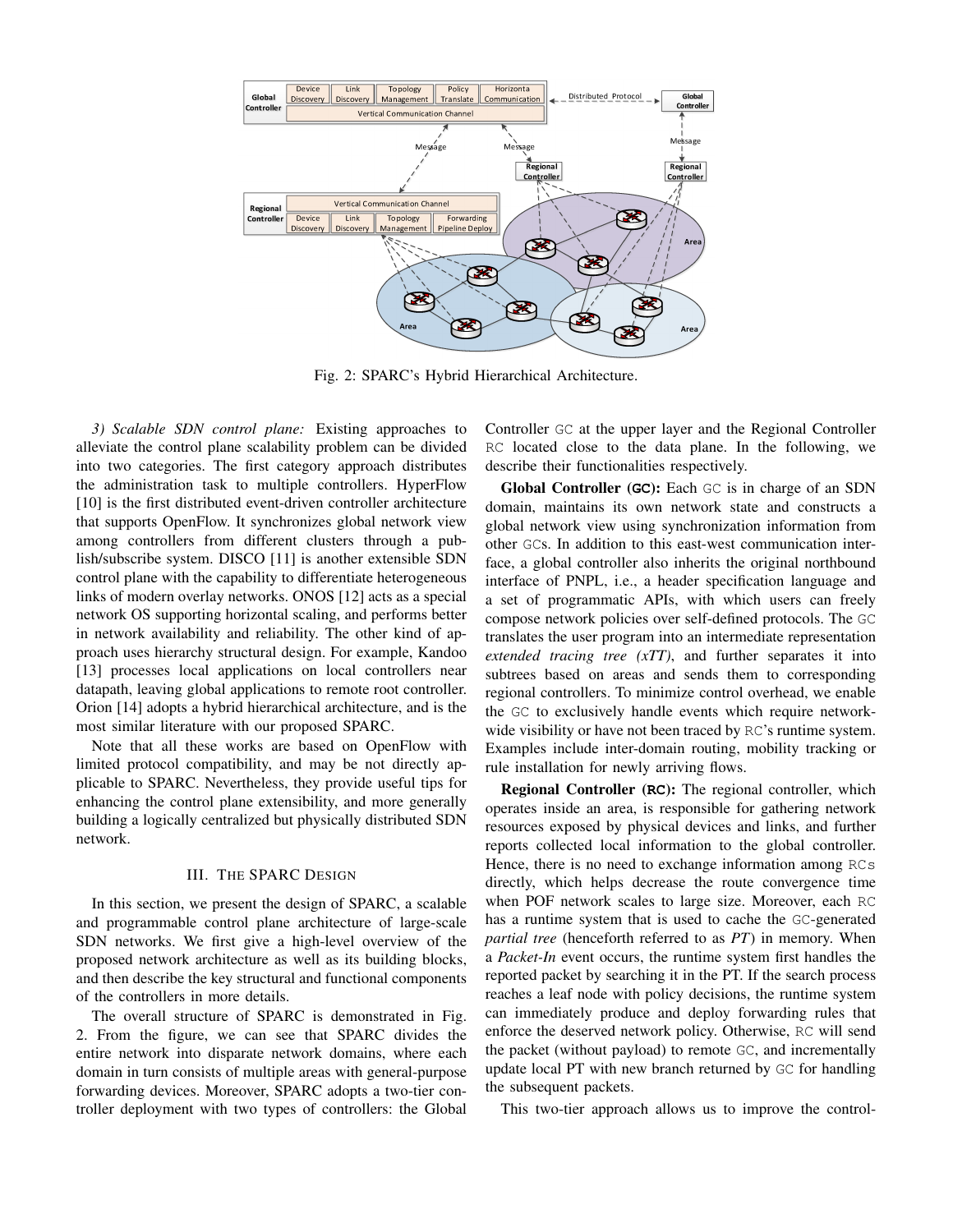lability of POF network. In SPARC, the packet handling requirements are tried to be satisfied by regional controller with the aid of PT. The RC's runtime system caches all the previous policy decisions from a fine-grained local scope and lowers the latency of control plane operations by directly retrieving memory contents. Therefore, it can handle frequent, load-intensive *Packet-In* events when flow entry timeout or replacement happens at the data plane. Put differently, we offload part of critical tasks from the top-tier controller to the RCs, and this can significantly reduce the load on the GC and further enhance the scalability of control plane.

#### *A. Basic Components*

As shown in Fig. 2, SPARC contains several basic components, which are essential for realizing the intra-domain information processing and inter-domain information processing. We further explain them in more details.

*1) Device Discovery Module:* The Device Discovery Module stores sufficient information regarding network devices, i.e., switches and hosts, in the data plane. The hosts are normally user terminals or virtual machines connected to the POF switches, while the latter are protocol-agnostic packet processors with generic rules. Note that this module includes two sub-modules: (a) The Regional Device Discovery Sub-Module discovers the existence of POF switches in its area during the initial handshaking process, obtains the intraarea host information (e.g., network address or entity name) through the location announcement packet, such as the *ARP* packet in IP network and the *Publish* packet in ICN network. (b) The Global Device Discovery Sub-Module records the abstracted information of all switches, such as the datapath identification (DPID) and the number of ports. By collecting the host information from each region, it also builds a profile for other modules to facilitate inquiries.

*2) Link Discovery Module:* The Link Discovery Module leverages the Link Layer Discovery Protocol (LLDP) to detect the inter-connected link between the POF switches. Specifically, the RC encapsulates an LLDP packet with its unique fingerprint in a *Packet-Out* message, and sends it to each port of all local switches. Upon receiving this LLDP packet, a neighbor switch forwards it to the controller in the form of *Packet-In* message. Then the RC decapsulates the *Packet-In* message and updates its link set based on the meta information (e.g., DPID and ingress port ID). If the extracted fingerprint differs from its own fingerprint, the RC knows that this link is an inter-area link and the reported switch is an edge switch, then it sends the original *Packet-In* message to GC. The latter recognizes all area border switches, and stores the inter-area/ domain link information including the interface connected to neighbor areas, maximum bandwidth, etc.

*3) The Topology Management Module:* The Topology Management Module has two parts to create a complete topology view of the entire network. (a) The Regional Topology Management Sub-Module requires discovery of the network topology of the assigned area by collecting infrastructure information from the previous two modules. Meanwhile, it also adopts a resource abstraction scheme to shield the bottom details when reporting its area network view to GC. In particular, the reported abstract topology consists of:

- *•* DPIDs of all edge switches and host-attached switches.
- *•* Path capacity information about two kinds of virtual link, such as hops and bandwidth, etc.

Here, the first kind of virtual link means the pre-computed path (with shortest hops) from one inner switch to one edge switch, while the second abstract link is computed between any pair of area border switches. (b) The Global Topology Management Sub-Module enriches the area-level network view by adding the neighbor area relationships drawn from the received LLDP packets. It further obtains all inter-domain knowledge on network topology through the below-mentioned Message Communication Module, and finally reaches a synchronized network-wide view.

*4) Message Communication Module:* The Message Communication Module has two sub-modules which are responsible for the horizontal network information synchronization and the vertical xTT distribution respectively. On one hand, we use the the Advanced Message Queuing Protocol (AMQP) [22] to provide a publish/subscribe communication channel between neighboring GCs. With AMQP, each GC shares its abstract domain information (including all hosts, switches and topology information) via network-wide flooding, supports the cross-domain communication by sending and receiving segment routing requests. It also uses Keep-Alive messages to test the presence of peering GCs. On the other hand, we create a vertical communication channel between the GC and the RC with asynchronous socket. The asynchronous socket has a thread pool that calls relative modules to handle the incoming network events. Examples include: topology updates when link failure occurs and xTT distribution upon receiving new arrival flows.

# *B. Core Compiler*

The Core Compiler is the heart of SPARC and encompasses the *Policy Translation* and the *Forwarding Pipeline Deployment* modules. The network policies received from user programs are compiled and split into distinct trace trees for automatically populating the multiple flow tables on the target area switches.

*1) Policy Translation Module:* In SPARC, a programmer can declare his/her network policies through the appropriate notations and abstractions inherited from PNPL. However, such a high-level construct can not be understood directly by other controller modules. Hence, as shown in Fig. 3(a), the Policy Translation Module operates as a transpiler that takes user programs as input and produces the equivalent intermediate structure xTT. As a result, the translated xTT encodes the same packet parsing and network policy functionality as the source code of user programs. The constructed xTT will be further partitioned into PTs, which are stored in localized RCs dispersedly. It is worth mentioning that this translation process can be triggered in the following three modes: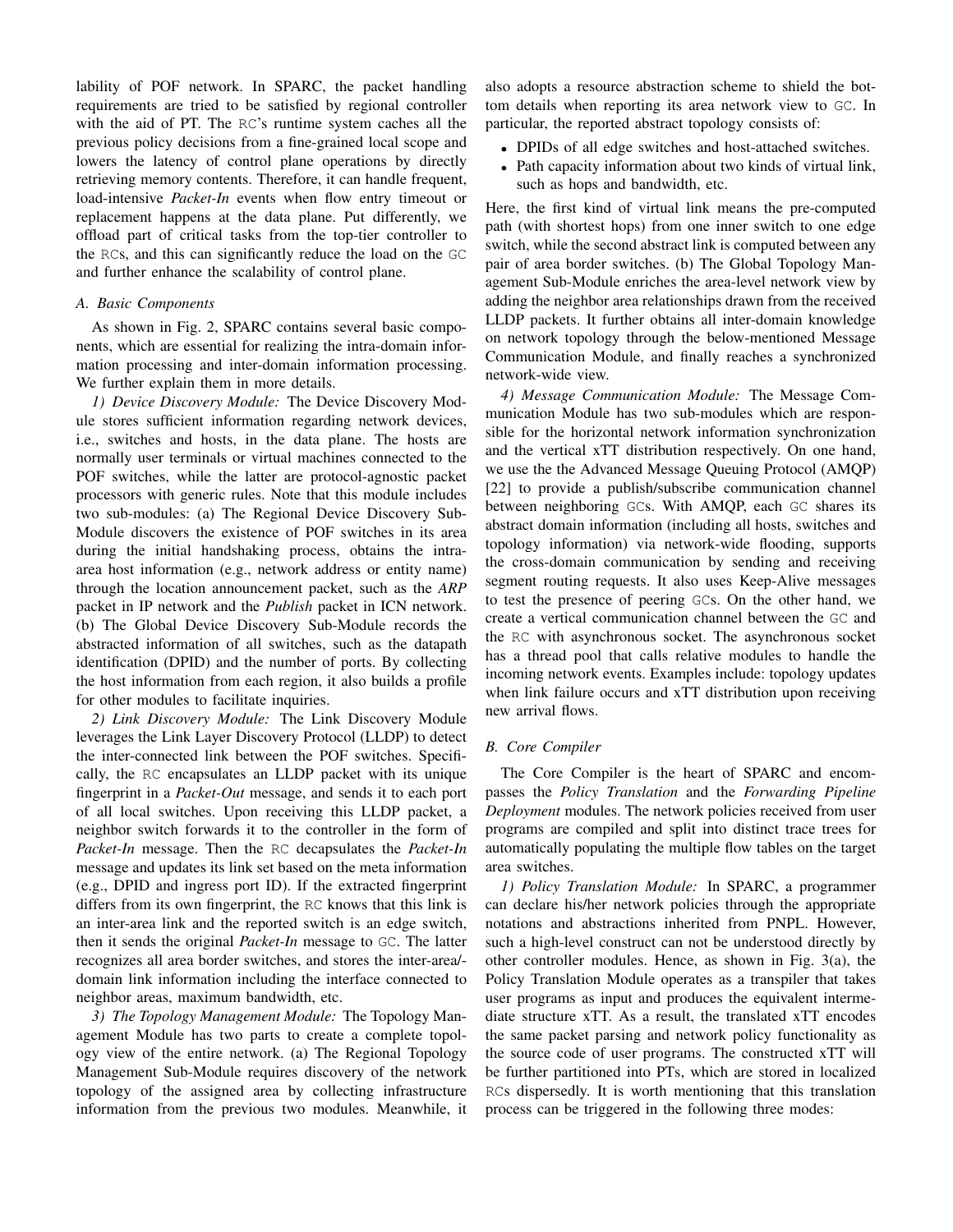

Fig. 3: Core Compile Components.

- *•* Dynamical mode–In the dynamical mode, when a new packet arrives, the GC invokes user program to augment its xTT with a new growth branch, and distributes the additional branch to appropriate RCs. Here the new packet might come from *Packet-In* messages or routing requests sent by other GCs.
- *•* Statical mode–In the statical mode, the GC knows all traffic flow beforehand by keeping a traffic history, and use it to build an extensive xTT for installing forwarding rules in advance before network flows arrive at the switches.
- *•* Hybrid mode–In the hybrid mode, the GC combines the advantages of both reactive and proactive approaches, pre-produces an xTT for certain traffic flows and then modifies (add/update) it in case of network events like link failures and user mobility.

Another noticeable thing about our transpiler is the compilation of *return* statement declared in the code of network policies. From programmers' point of view, the execution of user-defined CalcPath() function outputs a forwarding path and returns a valid action, e.g., drop or forward packets to specific port, for each switch along the path. What really happens in SPARC is that the GC takes a centralized view of the network state and makes hierarchical forwarding decisions to determine optimal traffic routing. Specifically, a GC first reads the source address and destination address from the new arriving packet. (a) If both source and destination address are in the same region, GC then assign the route computation task to corresponding RC by sending a request message *⟨*IngressDPID, IngressPort, EgressDPID, EgressPort*⟩*. (b) If the two address are from the same domain but different regions, GC uses the Dijkstra algorithm to compute a shortest path based on the sum of stored link result, then breaks up the routing path into segments and sends request messages to RCs in a reverse sequence manner, i.e., destination, transit and source areas. (c) If the two communication hosts locate at different domains, GC calculates a global shortest path by adding inter-domain hops and intra-domain hops together, and then uses the horizontal communication messenger to send the original packet and route request to every domain along the path for triggering the translation process on other GCs.

*2) Forwarding Pipeline Deployment Module:* As shown in Fig. 3(b), the Forwarding Pipeline Deployment Module is responsible for producing dynamic and efficient multi-table pipelines and installing them on POF switches. The central component is the runtime system in which each RC stores all the previous policy decisions using the PT maintained in working memory. Since the space in flow tables is finite, switches can only store limited flow rules. Frequent *Packet-In* events will occur in the heavy traffic situation due to the existence of per-flow timeouts and rule replacement mechanisms in SDN. We argue that the processing of such events should be placed as close as possible to where they originate by relying on regional controllers. To handle a new reported packet, RC's runtime system simply traverses the PT from root node. (a) If the policy decision for this packet has already been traced, then RC can automatically infer forwarding pipelines from the PT. (b) Otherwise, RC sends the packet without payload to the connecting GC to invoke user programs, and augments its PT with the returned branch for subsequent packet handling.

We keep the network control logic centralized and localize control decision making to each RC to minimize control plane response time. Unlike GC that explicitly invokes policy programs to handle the *Packet-In* packet, RC directly search the PT in memory, which is relatively faster in terms of execution time. Moreover, latency-critical or high-load tasks are offloaded from the global control plane to the RCs. This can significantly decrease the load on the GC, such as computational complexity of inter-domain routing. It can also reduce the latency because there is no need to consult the GC on each arriving flow.

# IV. ENABLING ICN SERVICES WITH SPARC

As an innovative network architecture, Information-Centric Networking (ICN) shows great potential to solve issues in traditional IP network, such as mobility, security, energy efficiency, etc. Meanwhile, the flexible programmability and manageability of SDN bring convenience to ICN deployment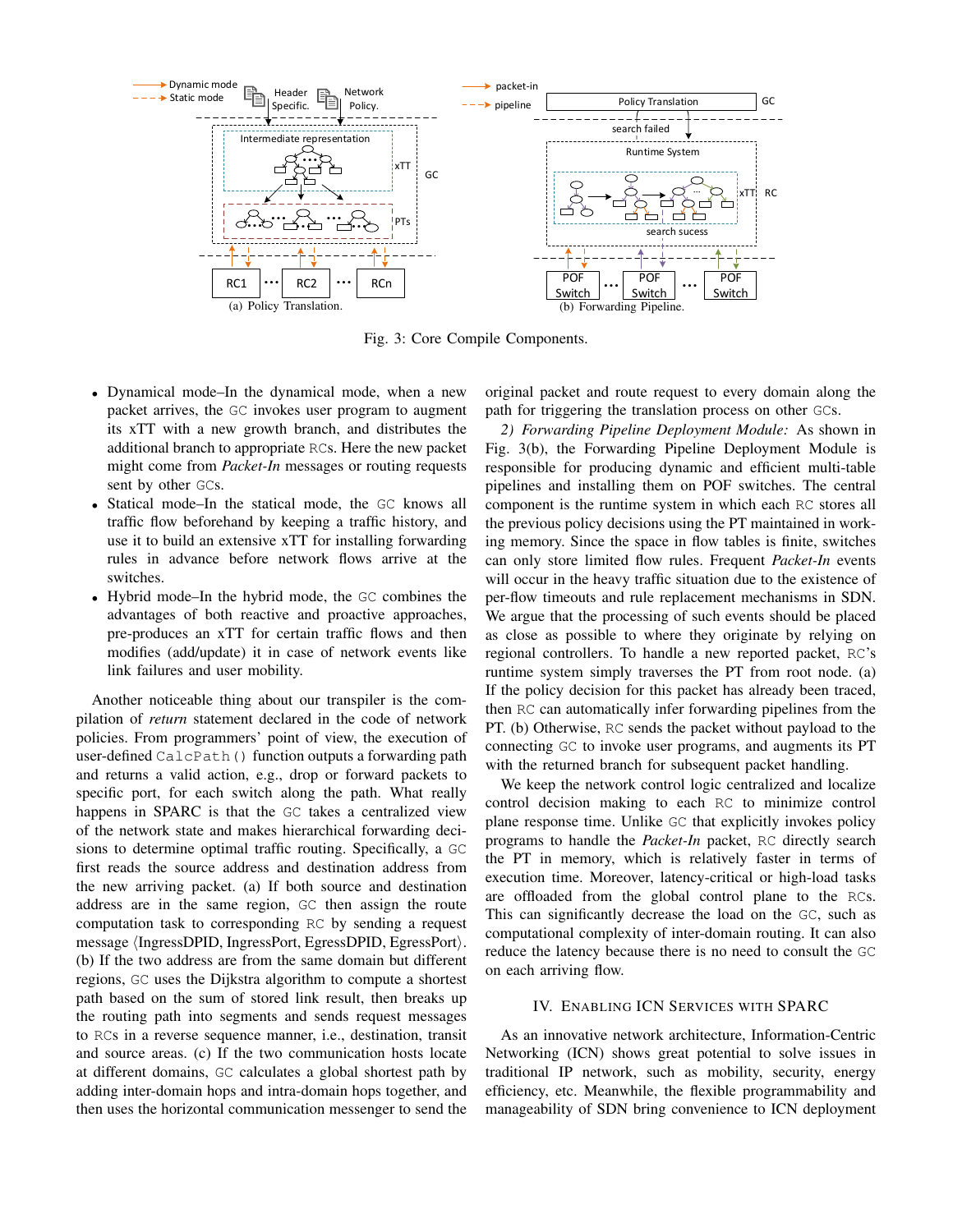[23]. However, a simple combined ICN/SDN solution faces more serious control plane scalability problem because content resources are highly dynamic. In this section, we reveal the additional benefit of SPARC from the viewpoints of integrating ICN into POF network, and conduct simulation experiments to demonstrate its performance advantages.

#### *A. Name-Oriented Routing*

Our preliminary implementation of the ICN controller in SPARC is fully compliant with PNPL's language specification. For the sake of brevity, we employ a simple design of ICN packet format. For example, as shown in Fig. 4(a), the outmost *Ethernet* packet header is retained to be compatible with existing hardware devices. The *ICN Protocol* field (4 bits) is used to distinguish ICN protocol from multiple other protocols like IP. There are four basic types of ICN packets: Advertising, Interest, Data and Heart-Beat. Among them, Interest packet and Data packet have an extra variable-length field for storing a global *Entity Unique Identifier (EUID)*, which represents a piece of registered content. Here, each EUID can be either a flat self-certifying name or a hierarchical human-readable name. The remaining *Payload* part of ICN packet includes signatures, user keys and data, etc. In Fig. 4(b), we also



Fig. 4: ICN Service.

schematize the high-level control plane program that enables network routing in ICN-compatible POF switches [24]. According to program order, the whole content-driven routing process can be divided into two stages. (a) End hosts first actively report local content resources to their RC by sending advertisement packets with EUIDs. The RC further notifies its GC if new EUIDs are registered. Note that when an EUID is no longer available in local area, the RC has to evacuate previous report. (b) In the second stage, a user issues a request with destination EUID to obtain his/her interested data. If the firsthop access POF switch has already cached the corresponding content, the user can retrieve a data copy directly. Otherwise, the switch will forward Interest request to its RC, and the latter will ask a GC for help. Then, the GC chooses the best content provider and plans a reverse path to transfer data packet to the requester. It also makes caching decisions on intermediate network nodes along the path.

# *B. Mobility as a Service*

ICN uses location-irrelevant name to recognize a network entity, it brings built-in mobility support since end-user's entity maintains a persistent name when moving around. In the following, we consider the case of delivering mobilityas-a-service (MaaS) over the SPARC-programmed network, which has an additional benefit of being exceptionally easy to implement (see Fig. 4(b)). Specifically, we give two examples to illustrate how SPARC carries out the inter-area mobility management and inter-domain mobility management.

*1) Inter-area Mobility Example:* The inter-area mobility management is performed as shown in Fig. 5. The adopted topology contains one domain and the domain has three areas. Both content requester and provider are in the same region (R1) at the beginning. When the provider moves from R1 to R2 within the same domain, the RC which connects to R1 generates a *Packet-In* message to de-register the binding relationship between EUID and the attachment switch. Meanwhile, R2's regional controller reports the provider's current location to the GC it connects, the latter then forges an Interest packet and recursively calls the user program to re-calculate a path for delivering content on the updated content information. Since the newly deployed flow rules have higher priority, the original rules will eventually expire after a timeout period. By comparison, the requester move case would be much more easily achieved due to ICN's late-binding [25] feature which allows controller to redirect flows to requester's new position in a dynamic manner.



Fig. 5: Inter-area mobility scenario.

*2) Inter-domain Mobility Example:* As shown in Fig. 6. The adopted topology contains two domains and each domain has two areas. The second example shows how to maintain a persistent communication session between the requester and provider even when they move from one domain (D1) to another domain (D2). Despite the control program here is the same as the one in inter-area mobility case, the actual operation applied during the movement is different. Specifically, when regional controller1 announces the departure of content provider from R1, D1's global controller encapsulates the relevant EUID to a simple request and publishes it to all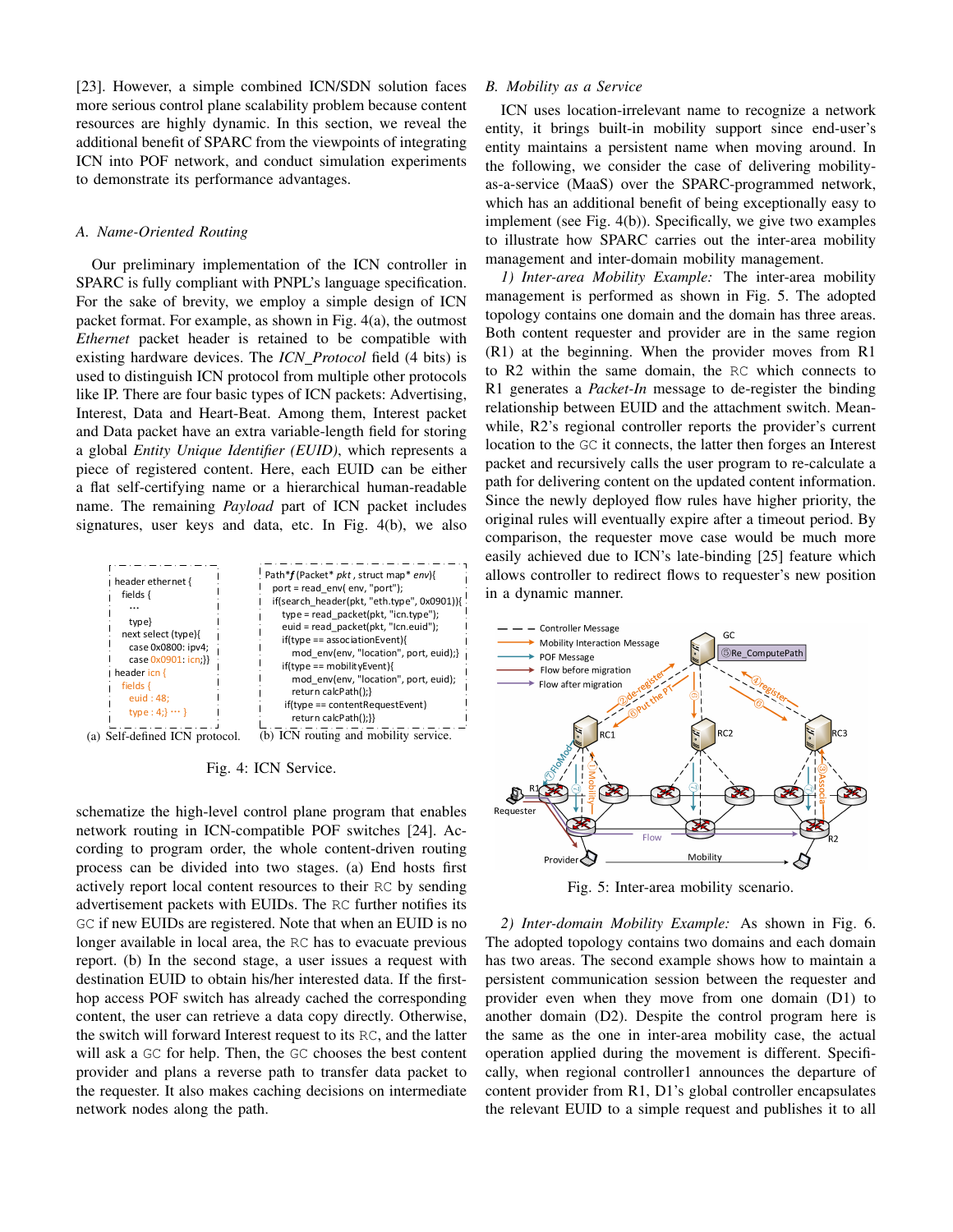GCs. When global controller2 which has content provider's current location receives the request, it computes an arealevel path and sends messages to GCs on the routing path, the latter further pass messages to specific RCs. Here, let's assume path R1-R2-R3-R4 is chosen. When corresponding regional controllers receive the message, they extract *⟨*IngressDPID,



Fig. 6: Inter-domain mobility scenario.

IngressPort, EgressDPID, EgressPort*⟩* and distribute forwarding rules on switches along the intra-area path. In addition, the content requester mobility can also be conducted in a similar way.

# V. IMPLEMENTATION AND EVALUATION

In this part, we present the implementation of SPARC and realize the described ICN services on top of this framework. Then, we evaluate the overall performance of our prototype system in various simulation experiments.

#### *A. Implementation Details*

We have developed a SPARC prototype to validate the feasibility and effectiveness of the proposed system design. The implementation of SPARC is based on PNPL, which provides basic topology management, storage and POF message modules. We use hierarchical design idea to split the policy compilation functionality of PNPL into two parts, which are correlated to the policy translation module in upper layer GC and the pipeline generation module in bottom layer RC. The communication between this two modules is through SPARC's vertical communication channel. To sustain network scalability, we adopt a distributed domain-based approach to increase the coordination between GCs. The constructed regional controller and the global controller of SPARC has more than 25,000 C/C++ source lines of code (SLOC) respectively. Moreover, we have also implemented an ICN routing and mobility manager (270 SLOC) as an add-on module of SPARC. This application gathers both network resources and content resources, queries the topology module to compute a path for content transfer on receiving interest requests.

# *B. Testbed Setup*

We build a real-world testbed with four interconnected Linux servers, where each server has two Intel I7-8700 cores



Fig. 7: The single domain experimental testbed.

(3.2 GHz CPU, 16G RAM) and 256GB memory. Fig. 7 demonstrates the experiment environment considered in a single server. We utilizes the VMware virtualization technology to provide several virtual machines, each server runs one global controller and four regional controllers. Meanwhile, on each server, we use Mininet [26] to instantiate a random network topology with *N* POF switches, *N* hosts (connecting to each switch) and  $M$  links. We consider a set of  $N^x$  contents uniformly distributed throughout the simulated network (*x* is a variable). The access frequency of content follows a Zipf distribution, that is, the *i th* popular content will be requested with probability of  $f(i) = c/i^{\alpha}$ . The arrival process of interest request at control plane is a Poisson arrival process. In the simulation, we choose  $N = 250$ ,  $M = 500$ ,  $x = 1.8$  and let the content priority between 0 and 1000. The constant *c* and exponent parameter  $\alpha$  in  $f(i)$  is set as 1 and 0.5 respectively.

# *C. Performance Evaluation*

*1) Comparison of Response Time:* Firstly, we evaluate the effectiveness of the proposed pushing down decision making strategy, and compare with other controllers including PNPL [27], and Floodlight [28]. Specifically, we insert code in POF/OpenFlow switches and measure the control plane response time, i.e., the latency between sending table miss *Packet-In* requests and receiving forwarding rules produced by controllers. Since Floodlight can not process ICN packets, we use *switch learning* as the control program. One Linux server with 250 switches is involved in this test, and we employ Pktgen [29] to construct 5000 packets from switches. Additionally, we start one GC and four RCs in SPARC case.

We repeat this experiment for five times and present the results in Table. I, where the lowest value in each row has been highlighted. From the table we can see that SPARC has a larger flow setup latency in the first trial and performs much better than the other controllers in the following test. The observation is easy to understand. For SPARC, all packets are sent to global controller for making policy decisions once generated for the first time, which will bring extra delay due to the vertical communication overhead. After the 1 *st* test, previous policy decisions will be traced in the form of PT at regional controllers. Therefore, SPARC can directly handle subsequent packets with the same policy decision by searching them in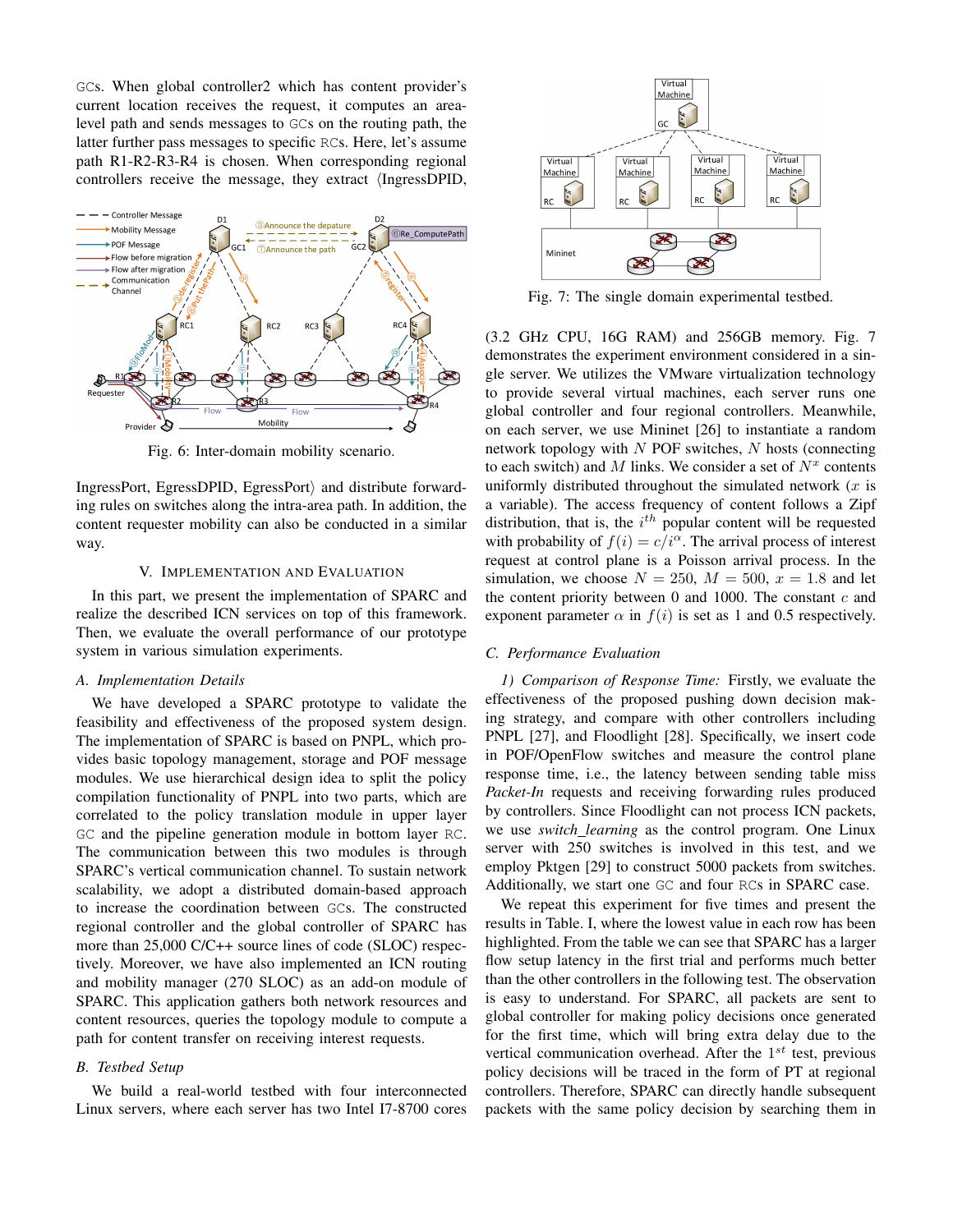TABLE I: Control plane response time comparison.

| Controller | SPARC(us)            | PNPL(us)      | FloodLight(us)        |
|------------|----------------------|---------------|-----------------------|
| Exp1       | 5.61x10 <sup>8</sup> | $4.25x10^{7}$ | $4.92 \times 10^{11}$ |
| Exp2       | $2.57x10^5$          | $2.53x10^{6}$ | $4.83 \times 10^{11}$ |
| Exp3       | $2.61x10^5$          | $2.45x10^{6}$ | $4.85x10^{11}$        |
| Exp4       | $2.57x10^5$          | $2.55x10^{6}$ | $4.96x10^{11}$        |
| Exp5       | $2.59x10^{5}$        | $2.66x10^{6}$ | $4.87 \times 10^{11}$ |

PT without invoking user programs. Apparently, searching PT in memory is executed faster than explicitly calling program as done in Floodlight. The better performance of SPARC over PNPL can be explained with the fact that PNPL has to deal with 250 sockets from switches simultaneously and SPARC exploit the parallelism in multi-controller environment.

Since SPARC benefits from PT caching, people may have a concern about whether it will impose large memory overhead. To answer this question, we plot the consumed memory of all SPARC controllers in Fig. 8, from which one can see that the memory increases within an acceptable limit (80MB).



Fig. 8: Memory consumption of SPARC with five experiments.

*2) Scalability Evaluation:* In the second experiment, all Linux servers with 1000 switches in total are used. We increase both the number of regional controllers in each domain as well as the number of domains to verify the scalability of SPARC. We run the ICN routing and mobility module on top of SPARC, and use Pktgen to simulate content announcement and interest requests from data plane. Note that the total amount of content resources  $N^x$  is approximately 20,715 under the given parameter configuration, and is far greater than the amount of network devices, which reflects that SPARC will face more severe scalability problems.

We evaluate the impact of area and domain partitions on request handling rate (i.e., flow setup rate) per second of SPARC. Fig. 9 presents the experimental result, where the number of employed GCs and RCs is denoted in the form of  $q-r$  in the abscissa. From this figure, we can make the following two observations. First, when there is only one domain, a single global controller has to handle all requests with a number of 39735 per second. Along with the increase of divided areas, the maximum throughput of SPARC grows at a near-linear trend. That is because more tasks can be



Fig. 9: Throughput of SPARC under different amount of GC and RC.

offloaded from root controller to nearby regional controllers, where interest requests are tried to be satisfied locally. This accelerates the processing speed of control plane. Second, when  $r = 4$ , the overall flow setup rate of SPARC rises significantly as the domain number ranges from 1 to 4. The reason behind this phenomenon is that more GCs can bring larger computation capacity. However, it can also be found that there is a slowing down of the rate growth, and it is caused by the east-west communication between GCs when handling inter-domain content delivery.

*3) Mobility Evaluation:* We conduct the third experiment to demonstrate the built-in mobility support of SPARC's ICN application. We employ four Linux server in this test, the number of switches/hosts *N* in each server is varying from 150 to 250, and the link number  $M = 2N$ . We let the variable  $x$  in  $N^x$  equals 1 and hence get 1,000 content and distribute these content to simulated hosts. A pair of end hosts is selected to act as content provider and consumer, then we use Pktgen to construct packets to randomly fake their mobility event. During this period, we measure the end-to-end delay variation by using TracesPlay [30] to analysis captured files. We first carry out the inter-area mobility test and the evaluation results are indicated in Fig. 10 (a). From the figure,we can see that the delay in publisher move scenario is more undulate than in subscriber move scenario, and the difference between the average value of these two scenarios is nearly above 0.1s. This phenomenon can be explain by the re-transmission of interest packet in the former case, which will introduce additional overhead. Moreover, we observe that when publisher moves, the delay time increases gradually with more switches are employed. This is also the case on subscriber move circumstance. It is easy to understand since the computational complexity grows when data plane scales to larger size. We also conduct the inter-domain mobility test and present results in Fig. 10 (b), and find the aforementioned phenomenons to be even more pronounced. For example, the average delay has at most  $1.5\times$  and  $2.1\times$  increasement respectively under the two moving scenarios when compared to the previous test. One important reason is that the inter-domain mobility process is